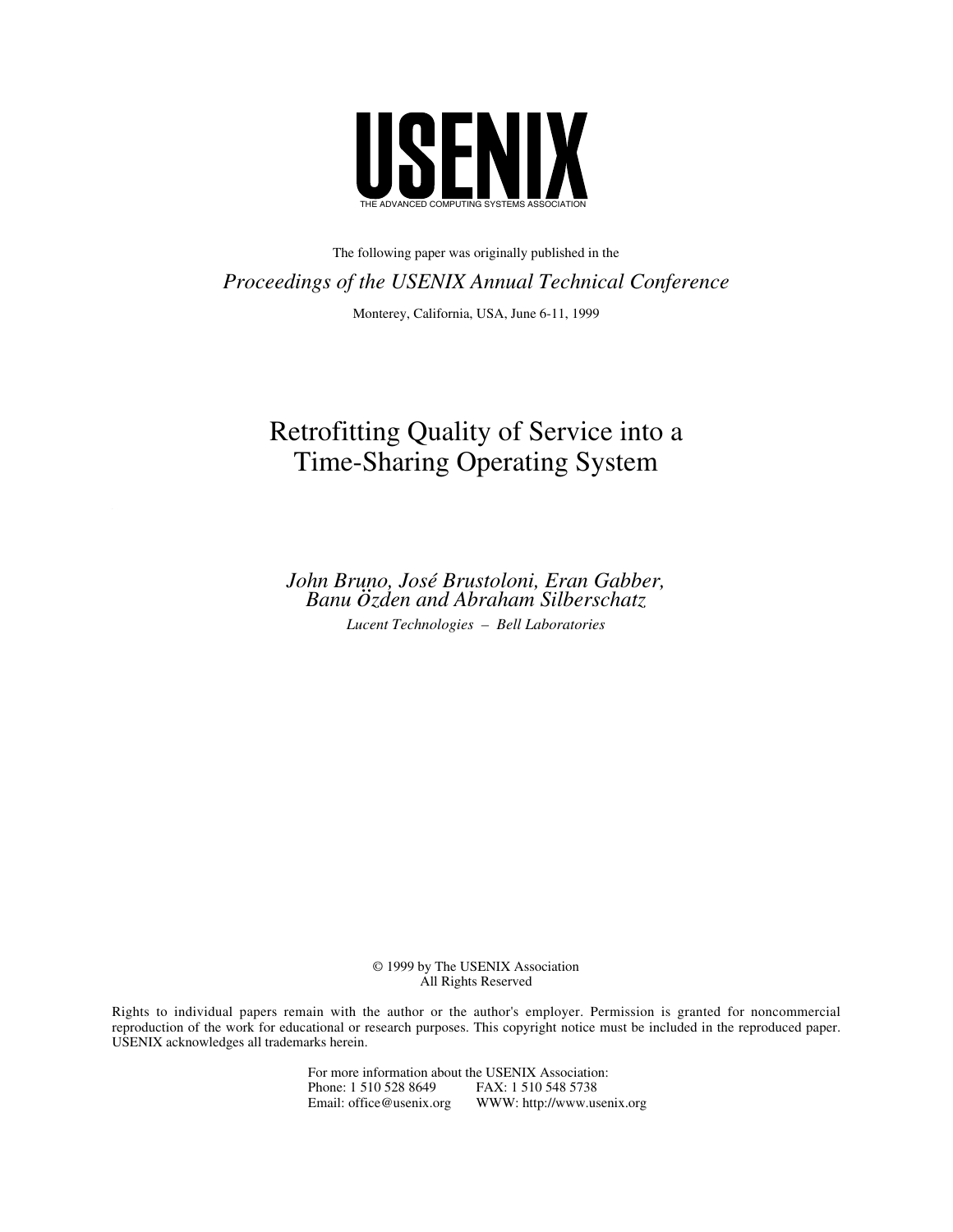## Retrotting Quality of Service into <sup>a</sup> Time-Sharing Operating System

John Bruno, Jose Brustoloni, Eran Gabber, Banu Ozden and Abraham Silberschatz

Information Sciences Research Center  $Lucent$  Technologies  $-$  Bell Laboratories 600 Mountain Avenue, Murray Hill, NJ 07974, USA fjbruno, jcb, eran, ozden, avig@research.bell-labs.com

## Abstract

Theoretical aspects of proportional share schedulers have received considerable attention recently. We contribute practical considerations on how to retrofit such schedulers into mainstream time-sharing systems. In particular, we propose /reserv, a uniform API for hierarchical proportional resource sharing. The central idea in  $/$ reserv is associating resource reservations with *references* to shared objects (and not with the ob jects themselves). We discuss in detail the implementation of /reserv and several proportional share schedulers on FreeBSD; the modified system is called *Eclipse/BSD*. Our experiments demonstrate that the proposed modifications allow selected applications to isolate their (or their clients') performance from CPU, disk, or network overloads caused by other applications. This capability is increasingly important for soft real-time, multimedia, Web, and distributed client-server applications.

#### $\mathbf{1}$  Introduction  $\overline{\phantom{a}}$

On a typical system, multiple applications may contend for the same physical resources, such as CPU, memory, and disk or network bandwidth. An important goal for an operating system is therefore to schedule requests from different applications so that each application and the system as a whole perform well.

Resource management schemes of time-sharing operating systems, such as Unix [15] and Windows NT [8], often achieve acceptably low response time and high system throughput for time-sharing workloads. However, as explained in the following paragraphs, several trends make those schemes increasingly inappropriate.

First, many workloads now include real-time applications (e.g., multimedia). Unlike time-sharing applications, real-time ones must have their requests processed within certain performance bounds (e.g., minimum throughput). To support real-time applications correctly under arbitrary system load, the operating system must perform admission control and offer *quality of service*  $(QoS)$  guarantees: The operating system admits a request only if the operating system has set aside enough resources to process the request within the specied performance bounds.

Second, even for purely time-sharing workloads, the trend toward distributed client-server architectures increases the importance of fairness , that is, of pre venting certain clients from monopolizing system resources. The fairness of time-sharing systems can be quite spotty. For example, time-sharing systems typically cannot isolate the performance of a Web site from that of other Web sites hosted on the same system. If one of the sites becomes very popular, the performance of the other sites may become unacceptably (and unfairly) poor.

Finally, the same trend toward client-server architectures also makes it necessary to manage resources hierarchically, that is, recursively allowing each client to grant to its servers part of the client's resources. For example, new Web and other user-level servers often need mechanisms for processing client requests with specified QoS and/or fairness bounds. However, time-sharing operating systems usually do not provide such mechanisms.

The mentioned shortcomings of time-sharing operating systems have motivated considerable recent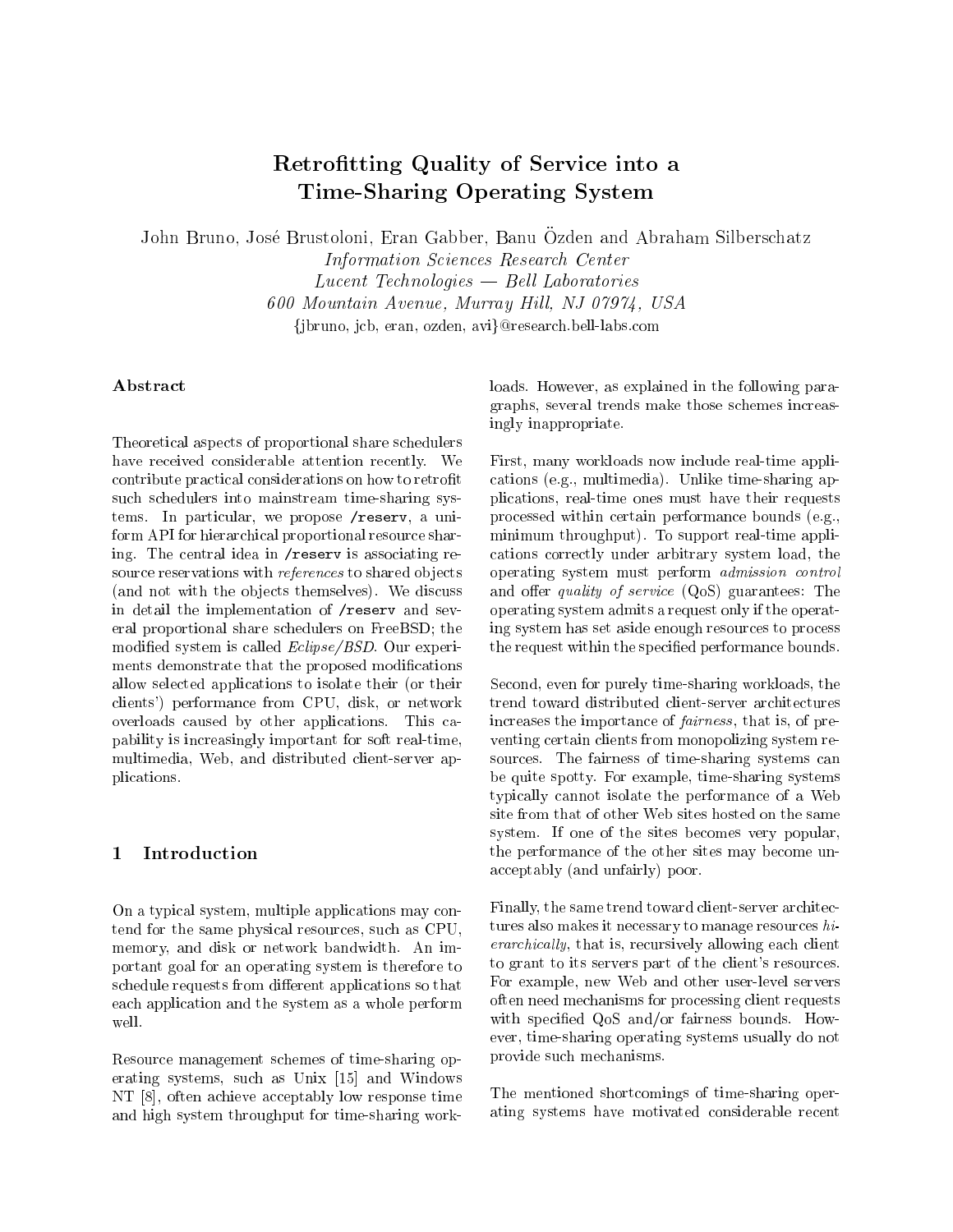

Figure 1: Eclipse/BSD's /reserv file system allows applications to create resource reservations.

work on new algorithms for CPU [14, 11, 13, 17, 6], disk [20, 21, 4], and network [2, 3, 12, 23] scheduling. In particular, we recently proposed MTR-LS, a new CPU scheduling algorithm with demonstrated throughput, delay, and fairness guarantees [6]. MTR-LS is an example of a proportional share scheduler. Proportional share schedulers stand out for their sound theoretical foundations [22, 11, 6, 2, 3, 23].

This paper considers the practical aspects of how to integrate proportional share schedulers into mainstream operating systems. We contribute a new application programming interface (API) for hierarchical proportional resource sharing: the /reserv file system. We discuss in detail the implementation of /reserv and several proportional share schedulers (MTR-LS, YFQ, H-WF2Q) on FreeBSD. (FreeBSD is a freely available derivative of 4.4 BSD Unix; other Unix variants, Windows NT, and other time-sharing operating systems could be similarly modied.) We call the modified FreeBSD system  $Eclipse/BSD$ , as opposed to the Eclipse/Plan 9 system used in our previous MTR-LS work [6] (where the distinction is obvious or unimportant, we will say simply Eclipse). Our experiments demonstrate how Eclipse/BSD's /reserv API and schedulers improve on FreeBSD's, providing QoS guarantees, fairness, and hierarchical resource management.

The rest of this paper is organized as follows. Section 2 describes the Eclipse/BSD resource management model and its retrofitting into FreeBSD. Section 3 discusses the scheduling algorithms used in Eclipse/BSD. Section 4 shows that Eclipse/BSD implementation requires only a modest amount of changes to FreeBSD. Experiments in Section 5 illustrate how Eclipse/BSD scheduling improves the isolation between Web sites hosted on the same system. Section 6 discusses related and future work, and Section 7 concludes.

#### 2Resource management model

This section describes the Eclipse/BSD hierarchical resource management model and its implementation on FreeBSD, including Eclipse/BSD's /reserv API.

Eclipse/BSD applications obtain a desired quality of service by initially acquiring a resource reservation for each required physical resource. Physical resources include CPU, memory, disks, and network interfaces, each managed by a scheduler. A resource reservation specifies a fraction of the resource set aside for exclusive use by one or more processes. Applications can subdivide resource reservations hierarchically. Admission control guarantees that reservations do not exceed resources. Eclipse/BSD's schedulers share fractions of the respective resource fairly among all applications currently using the resource, as explained in the rest of this subsection.

Applications specify resource reservations as directories in a new file system mounted under /reserv. Each independently scheduled resource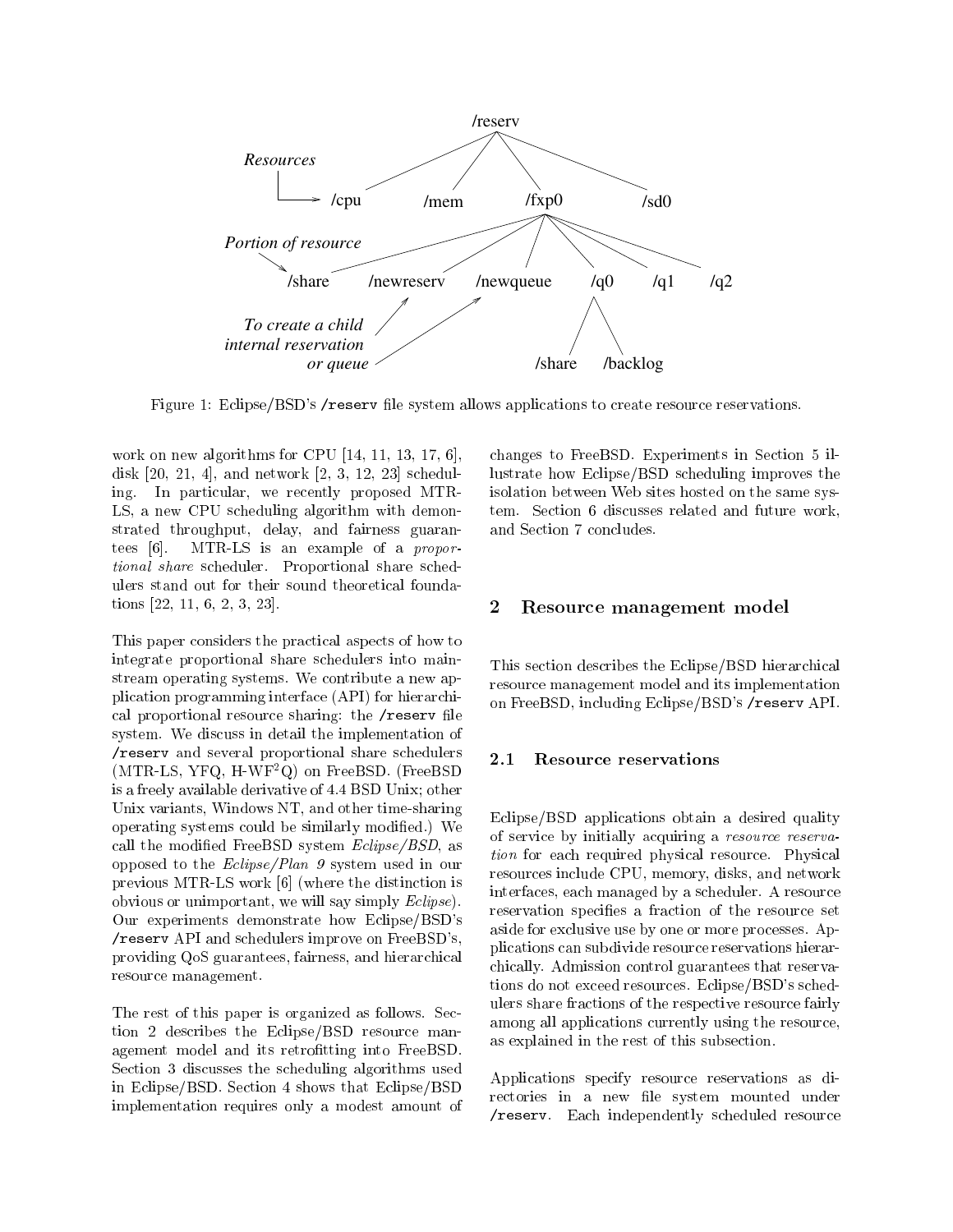in the system corresponds to a directory under /reserv: /reserv/cpu (CPU), /reserv/mem (physical memory), /reserv/fxp0 (network interface 0), /reserv/sd0 (disk 0), and so on, as shown in Figure 1. Devices with multiple independently scheduled resources correspond to multiple directories, whereas multiple jointly scheduled resources (e.g., mirrored disks) correspond to a single directory.

A resource reservation <sup>r</sup> is called an internal reservation if it can have children, or a queue otherwise. <sup>r</sup>'s parent  $p$  is always either / reserv or another reservation for the same resource. Each resource reservation r contains a share file that specifies two values:  $m_r$ , the minimum absolute value of the resources that r obtains from p, and  $\phi_r$ , the weight with which r shares p's resources.  $m_r$  is specified in units appropriate to the respective resource (e.g., SPECint95 for CPU, bytes for physical memory, or Kbps for disk or network interfaces). If p is /reserv,  $m_r = V$ , the entirety of the resource, and  $\phi_r$  is 100%. The amount of resources apportioned to a reservation  $r$ , 2.2  $v_r$ , depends dynamically on what reservations actually are being used. Every request arriving at a scheduler must specify a queue for processing that request; the request is said to use that queue. Schedulers enqueue and service in FIFO order requests that use the same queue. A reservation  $r$  is said to be busy while there is at least one request that uses <sup>r</sup> or a descendent of r.

If a resource reservation  $r$  is internal, then it also contains the files newreserv and newqueue. By opening either of these files, an application creates an internal reservation or queue that is <sup>r</sup>'s child, respectively. The open call returns the file descriptor of the newly created share file, initialized with  $m_r = 0$  and  $\phi_r = 0$ . Internal reservations thus created are consecutively numbered r0, r1, and so on, whereas queues are numbered  $q0$ ,  $q1$ , and so on.

If resource reservation  $r$  is a queue, then it also contains the file backlog. Writing into backlog clears the number of requests served and amount of service provided and sets the maximum number of requests and amount of service that may concurrently be waiting in the queue. Reading from backlog returns the number of requests served and the amount of service provided (in units appropriate to the respective resource, e.g. CPU time or bytes).

Eclipse/BSD prevents reservations from exceeding resources as follows. Let  $S_p$  be the set of p's children and  $M_{S_p} = \sum_{i \in S_p} m_i$ . Then writing into the som

share file of  $r \in S_n$  is subject to the following admission control rule: the call fails if  $p$  is /reserv  $(i.e., the entirety of the resource has a fixed value),$  $m_p < M_{S_p}$  (i.e., a parent's minimum resources must at least equal the sum of its children's minima after the attempted write), or  $\phi_r < 0$  (i.e., weights must be non-negative).

Eclipse/BSD shares resources fairly according to the weights of the busy reservations. If reservation  $r$  is not busy, then its apportionment is  $v_r = 0$ . Otherwise, let  $p$  be the parent of  $r$ ,  $B_p$  be the set of  $p$ 's busy children, and  $\Phi_{B_p} = \sum_{i \in B_n} \phi_i$ . If  $p$  is **/reserv**, then:

$$
v_r = V \tag{1}
$$

where  $V$  is the entirety of the resource, else:

$$
v_r = \frac{\phi_r}{\Phi_{B_p}} v_p \tag{2}
$$

### Reservation domains and root reservations

This subsection defines what resource reservations each process is allowed to create or use.

In Eclipse/BSD, a process  $P$ 's reservation domain is the list of P's internal root reservations, one for for each resource<sup>1</sup>. Queue q0 of process  $P$ 's root reservation r is called  $P$ 's *default queue* for the respective resource. A process <sup>P</sup> can list any directory under /reserv and open and read any share or backlog file, but can write on share or backlog files or open newreserv or newqueue les (i.e., create children) only in reservations that are equal to or descend from one of  $P$ 's root reservations.

The reservation domain of a process pid is represented by a new read-only file,  $/proc/pid/rdom$ , added to FreeBSD's proc file system (where rdom stands for "reservation domain"). For example, /proc/103/rdom could contain:

#### /reserv/cpu/r2 /reserv/mem/r1 /reserv/fxp0/r0 /reserv/sd0/r3

meaning that process 103 has root CPU reser vation r2, root memory reservation r1, root net work reservation r0, and root disk reservation r3.

 $1$ Note that our current concept of reservation domain is somewhat different from that in our previous work  $[6]$ .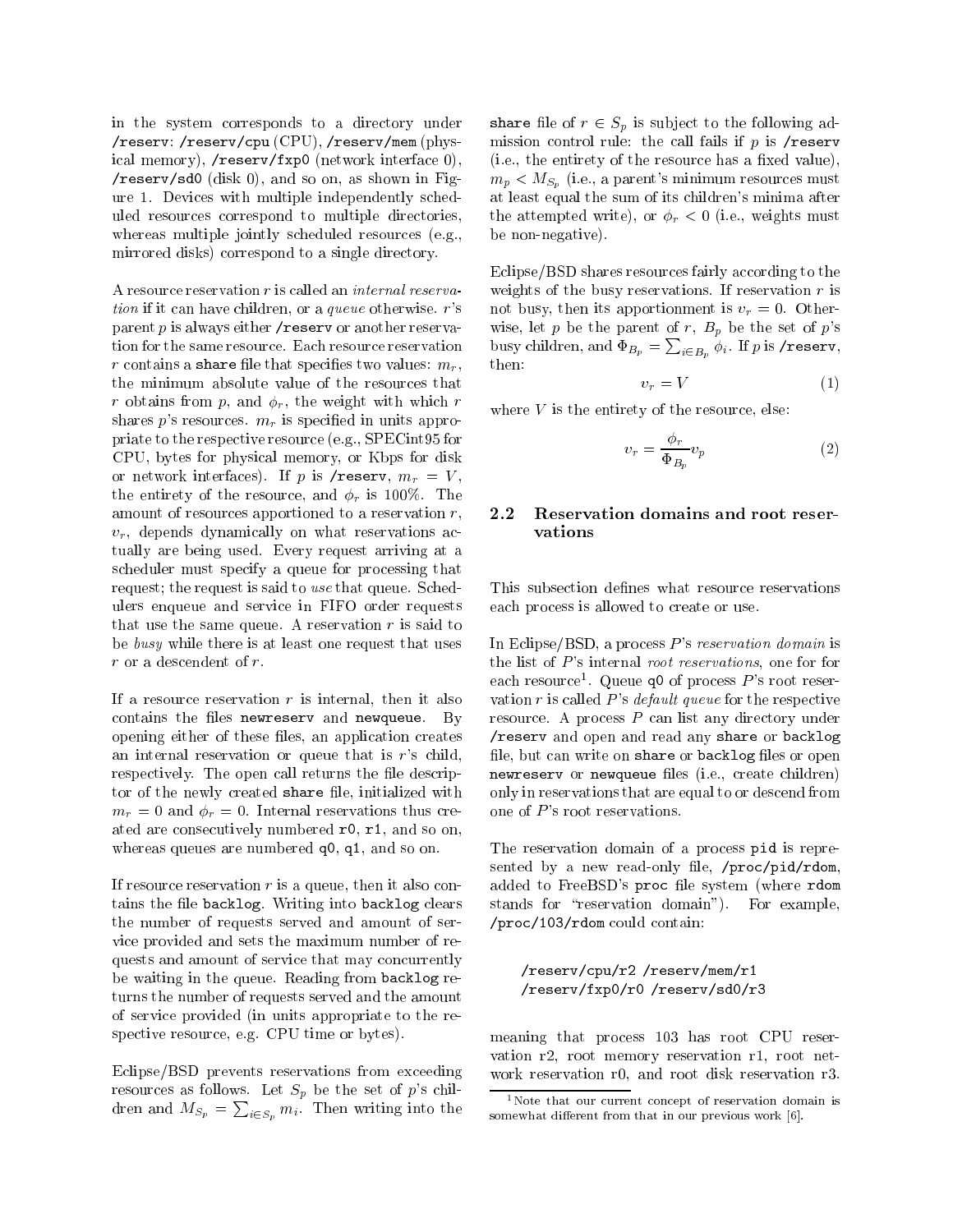If process 104 is in the same reservation domain, /proc/104/rdom would have the same contents. The reservation domain of the current process is also named /proc/curproc/rdom.

The reservation domain of processes spawned by a process pid is given by the new file /proc/pid/crdom (where crdom stands for \child reservation domain"). When a child is forked, its racm and created new and the contents to the contents of the parent's crdom file. File /proc/pid/crdom is writable by any process with the same effective user id as that of process pid, or by the superuser. Writing into crdom files is checked for consistency and may fail: For each root reservation <sup>r</sup> in /proc/pid/rdom, /proc/pid/crdom must con- $\tan$  an internal reservation  $r$  that is equal to or descends from r.

### 2.3 Request tagging

In Eclipse/BSD, every request arriving at a scheduler must be tagged with the queue used for that request, as explained in this section.

Resource reservations often cannot simply be associated with shared objects because different clients' requests may specify the same object but different queues. For example, two processes may be in different reservation domains and each need to use a different disk queue to access a shared file, or a different network output link queue to send packets over a shared socket. It would be difficult to compound reservations used on the same ob ject correctly if reservations were associated with the ob ject, since then one client could benefit from another client's reservations.

Therefore, Eclipse/BSD queues are associated with references to shared objects, rather than the shared ob jects themselves (e.g., process, memory ob ject, vnode, or socket). This is accomplished by modifying FreeBSD data structures as follows:

- $\bullet$  The CPU scheduler manages  $\emph{activations}$  instead of processes. An activation points to a process and to the CPU queue in which that process  $2.4$
- $\bullet$  lne *memory region* structure points to the region's memory ob ject and memory queue.

 $\bullet$  The *file descriptor* structure points to the file (and thereby to the vnode or socket) and to the device queue used for  $I/O$  on that file descriptor.

CPU, memory, and device queue pointers are always initialized to the process's default queue for the respective resource. Queue pointers can subsequently be modied only to descendents of the process's root reservation for the respective resource. Initialization and modication of queue pointers occur as follows:

- $\bullet$  The initial activation created when a process  $P$ is spawned has CPU queue pointer according to the crdom file of  $P$ 's parent.  $P$  can subsequently create children of its CPU root reservation, e.g. to process each client's requests.  $P$  can switch directly from one CPU queue to another by using a new system call, activation switch. Alternatively,  $P$  can spawn new processes that run
- on CPU queues according to  $P$ 's crdom file.<br>• The memory queue pointer of a region  $R$  is initialized when  $R$  is allocated, and can subsequently be modied using a new system call, mreserv, with region address, length, and name of the new memory queue as arguments.
- $\bullet$  The device queue pointer of a file descriptor  $\hspace{0.1mm}$  $fd$  is initialized: for vnodes, at open time; for connected sockets, at connect or accept time; for unconnected sockets, at sendto or sendmsg time if  $fd$ 's device queue pointer has not yet been initialized. A new command to the fcntl system call, F\_QUEUE\_GET, returns the name of the queue to which  $fd$  currently points. The queue pointer can subsequently be modified using the new command F QUEUE SET to the fcntl system call, with the name of the new device queue as argument.

Additionally, I/O request data structures (including  $\mathbf{u} = \mathbf{v}$  and  $\mathbf{v} = \mathbf{v}$  and  $\mathbf{u} = \mathbf{v}$  and  $\mathbf{v} = \mathbf{v}$  and  $\mathbf{v} = \mathbf{v}$ for disk input that misses in the buffer cache and for all disk output) gain a pointer to the queue they use. Eclipse/BSD copies a file descriptor's queue pointer to the  $I/O$  requests generated using that file descriptor.

### Reservation garbage collection

The previous subsections described how resource reservations are created and used; this subsection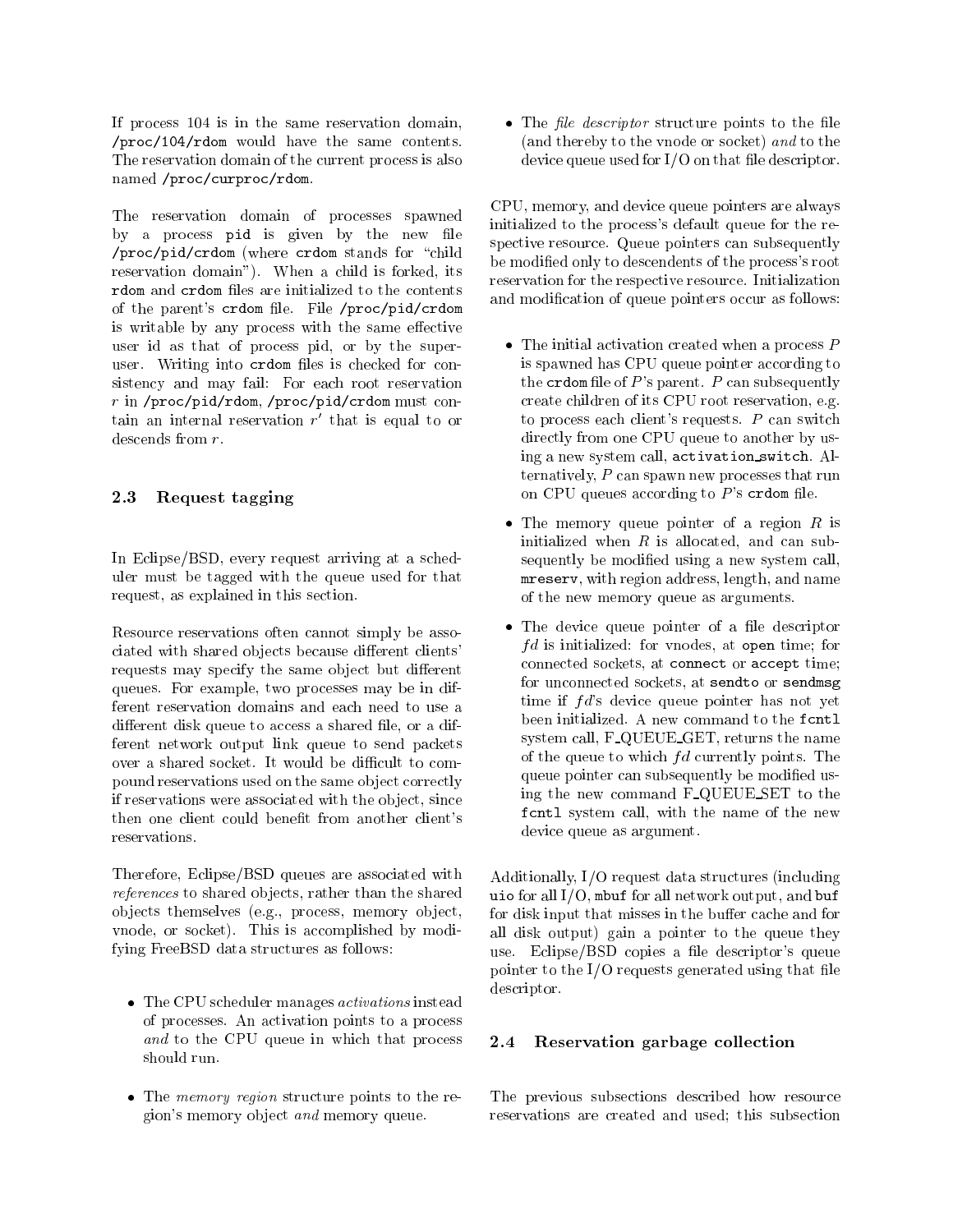explains how they are destroyed.

Each resource reservation has a reference count equal to the number of times the reservation appears in an rdom or crdom file or is pointed by an activation, memory region, or file descriptor. A process's rdom and created created when the process are  $\mu$ is forked and are destroyed when the process exits. The file descriptor of a share file in the /reserv file system points to the respective resource reservation; additionally, as described in the previous subsection, file descriptors for vnodes and sockets also point to the resource reservations they use. Eclipse/BSD updates reservation reference counts on process fork and exit, activation switch, memory region allocation and deallocation, mreserv, file open or close, socket connect or accept, sendto, sendmsg, and  $\frac{1}{2}$  . For  $\frac{1}{2}$  ,  $\frac{1}{2}$  ,  $\frac{1}{2}$  ,  $\frac{1}{2}$  ,  $\frac{1}{2}$  ,  $\frac{1}{2}$ 

A GC flag determines whether a resource reservation should be garbage-collected when the number of references to the reservation drops to zero. When a resource reservation is created, its GC flag is enabled, but a privileged process can disable it. New commands to the fcntl system call, F COLLECT SET and F\_COLLECT\_GET, can be used on the file descriptor of a reservation's share file to set or get the reservation's GC flag.

Garbage collection of a queue  $q$  may need to be deferred. If  $q$  is being used by at least one request, <sup>q</sup> cannot be removed immediately; instead, <sup>q</sup>'s REMOVE WHEN EMPTY 
ag is set. When the last request that uses  $q$  completes and  $q$ 's REMO-VE\_WHEN\_EMPTY flag is set, if  $q$ 's reference count is still zero, the scheduler garbage-collects  $q$ , else the scheduler resets the flag.

#### 3Schedulers

The /reserv API described in the previous section provides an interface to proportional share schedulers. Eclipse/BSD incorporates a proportional share scheduler for each resource, as discussed in this section.

### 3.1 MTR-LS

Eclipse/BSD's CPU scheduler uses the MTR-LS (Move-To-Rear List Scheduling) algorithm [6]. When a process blocks (e.g., waiting for  $I/O$ ), MTR-LS keeps the unused portion of the process's quota in the same position in the scheduling list, unlike the Weighted Round Robin (WRR) algorithm, which removes the process from the runnable list and, when the process becomes runnable again, places it back at the tail of the list. Consequently, MTR-LS may delay I/O-bound processes much less than does WRR. MTR-LS may also provide greater throughput than does WRR, whose scheduling delays may prevent I/O-bound processes from from fully utilizing their CPU reservations.

MTR-LS was specically designed for CPU scheduling, where the time necessary to process a request cannot be predicted. To the best of our knowledge, MTR-LS is the only algorithm that provides the optimal cumulative service guarantee [6] when the durations of service requests are unknown a priori. However, MTR-LS assumes that requests can be preempted either at any instant or at fixed intervals. This is true of CPU scheduling, but usually is not true of disk or network scheduling, where requests cannot be preempted after they start and may take varying time to complete. Therefore, Eclipse/BSD uses other algorithms for I/O scheduling.

#### $3.2$  ${\bf YFQ}$

Eclipse/BSD's I/O schedulers use approximations to the GPS (Generalized Processor Sharing) [18] model. GPS assumes an ideal "fluid" system where each backlogged "flow" in the system instantaneously receives service in proportion to the flow's share and inversely proportionally to the sum of the shares of all backlogged flows (where a backlogged flow is analogous to a busy queue). GPS cannot be precisely implemented for I/O because typically (1) I/O servers can only service one request at a time and (2) an I/O request cannot be preempted once service on it begins. GPS approximations estimate the time necessary for servicing each request and interleave requests from different queues so that each queue receives service proportionally to its share (although not instantaneously). However, the necessary time estimates may be difficult to compute precisely because GPS's rate of service for each flow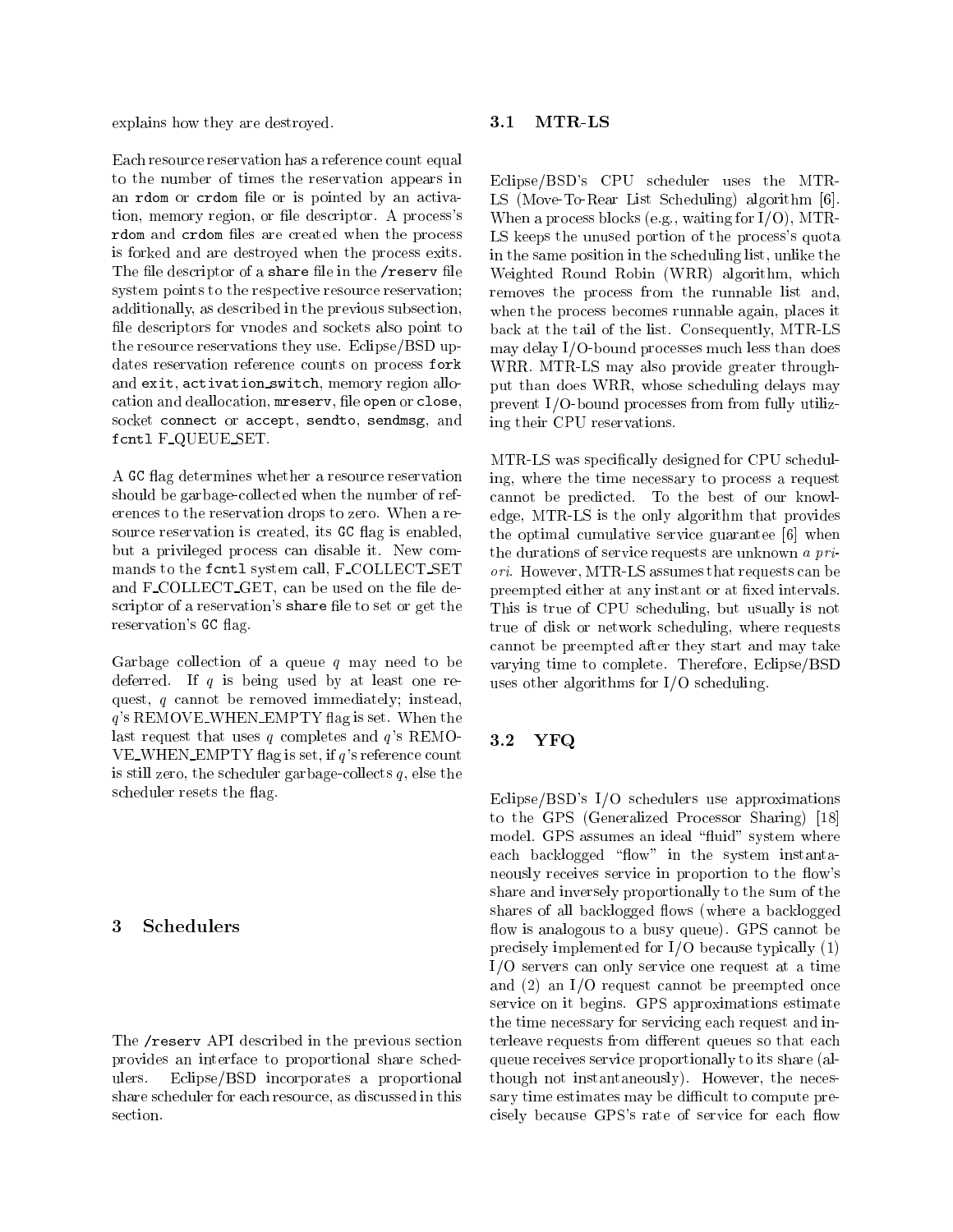

Figure 2: The sort queue allows the disk driver or disk to reorder requests and minimize disk latency and seek overheads.

depends on what flows are backlogged at each instant [3].

Eclipse/BSD's disk scheduler uses a new GPS approximation, the YFQ (Yet another Fair Queueing) algorithm [5], which can be implemented very effi-  $3.3$ ciently. A resource is called busy if it has at least one busy queue, or *idle* otherwise. YFQ associates a start tag,  $S_i$ , and a finish tag,  $F_i$ , with each queue  $q_i$ .  $S_i$  and  $F_i$  are initially zero. YFQ defines a virtual work function,  $v(t)$ , such that: (1)  $v(0) = 0$ ; (2) While the resource is busy,  $v(t)$  is the minimum of the start tags of its busy queues at time  $t$ ; and  $(3)$ When the resource becomes idle,  $v(t)$  is set to the maximum of all finish tags of the resource.

When a new request  $r_i$  that uses queue  $q_i$  arrives: (1) If  $q_i$  was previously empty, YFQ makes  $S_i =$  $\max(v(t), F_i)$  followed by  $F_i = S_i + \frac{1}{w_i}$ , where  $l_i$  is the data length of  $\mathcal{U}$  and  $\mathcal{U}$  yf $\mathcal{U}$  and  $\mathcal{U}$  appendix  $\mathcal{U}$  $r_i$  to  $q_i$ .

 $YFQ$  selects for servicing the request  $r_i$  at the head of the busy queue  $q_i$  with the smallest finish tag  $F_i$ .  $r_i$  remains at the head of  $q_i$  while  $r_i$  is being serviced. When  $r_i$  completes, YFQ dequeues it; if queue  $q_i$  is **3.4** still non-empty, YFQ makes  $S_i = F_i$  followed by  $F_i = S_i + \frac{l_i}{w_i}$ , where  $l'_i$  is the data length of the request  $r_i$  now at the head of  $q_i$ .

Selecting one request at a time, as described above, allows YFQ to approximate GPS quite well, providing good cumulative service, delay, and fairness guarantees. However, such guarantees may come at the cost of excessive disk latency and seek overheads, harming aggregate disk throughput. Therefore, YFQ can be configured to select up to  $b$  requests (a batch) at a time and place them in a sort queue, as shown in Figure 2. The disk driver or the disk itself may reorder requests within a batch so as to minimize disk latency and seek overheads.

### $\mathbf{W}\mathbf{F}^2\mathbf{Q}$

Eclipse/BSD's network output link scheduler uses the hierarchical WF2Q (Worst-case Fair Weighted Fair Queueing) algorithm [3]. This algorithm is similar to an earlier GPS approximation, WFQ (Weighted Fair Queueing) [9]. However, unlike WFQ, WF2Q does not schedule a packet until it is eligible, i.e., its transmission would have started under GPS. Consequently, WF2Q has optimal worstcase fair index bound, making it a good choice for a hierarchical scheduler [3].

Note that neither YFQ nor WF2Q could be used for CPU scheduling, since they assume that the time necessary to process a request can be estimated and they never preempt a request.

### 3.4 SRP

Eclipse/BSD employs SRP (Signaled Receiver Processing) [7] for network input processing. SRP de multiplexes incoming packets before network and higher-level protocol processing. Unlike FreeBSD's single IP input queue and input protocol processing at software interrupt level, SRP uses an unprocessed input queue (UIQ) per socket and processes input protocols in the context of the respective applications. If a socket's queue is full, SRP drops new packets for that socket immediately, unlike FreeBSD, which wastefully processes packets that will need to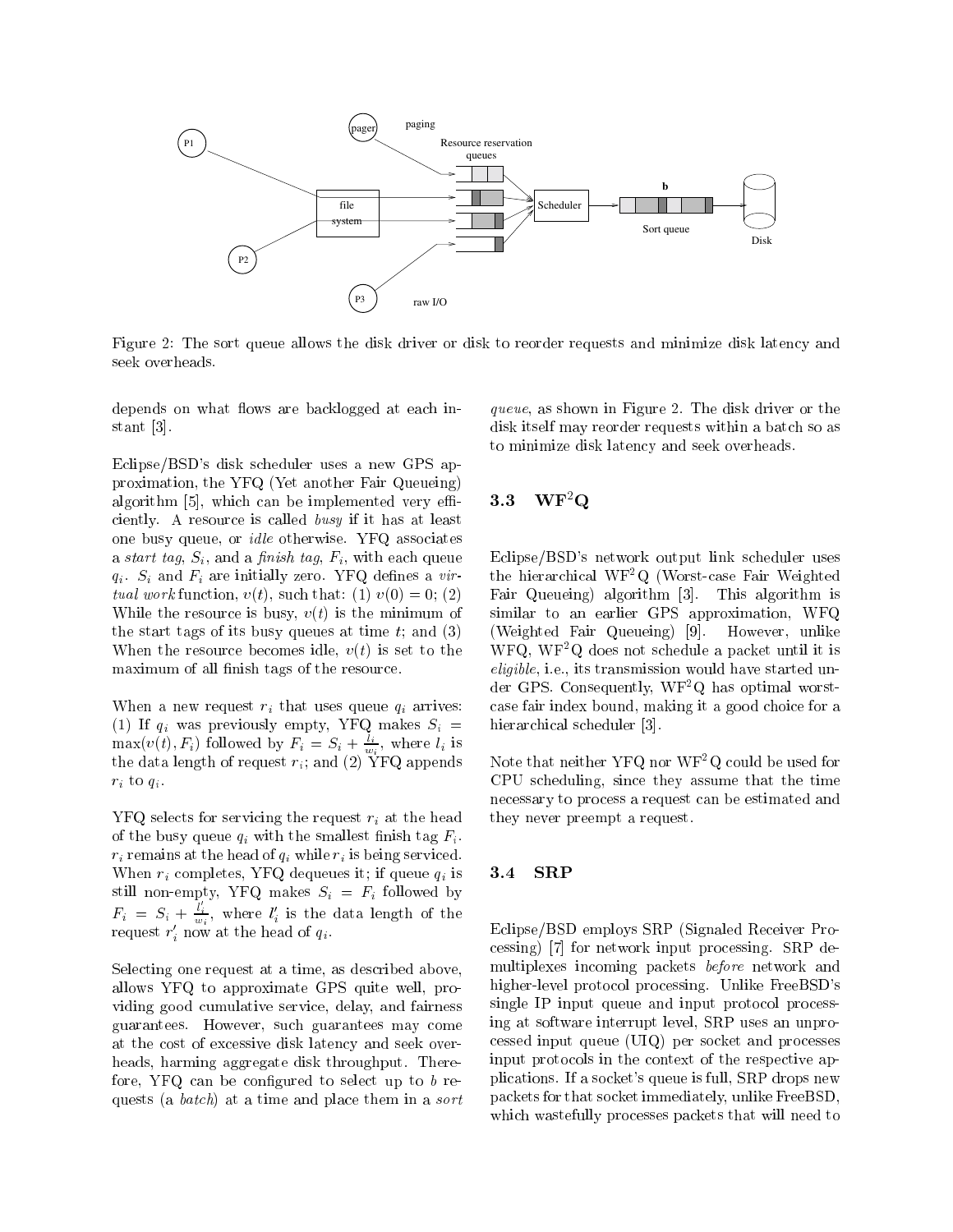be dropped. Because SRP processes protocols in the context of the respective receiving applications, SRP can avoid receive livelock [16], a network input overload condition that prevents any packets from being processed by an application.

When SRP enqueues a packet into a socket's UIQ, SRP signals SIGUIQ to the applications that own that socket. The default action for SIGUIQ is to perform input protocol processing (asynchronously to the applications). However, applications can synchronize such processing by catching SIGUIQ and deferring protocol processing until a later input call (e.g., recv). Synchronous protocol processing may improve cache locality. Unlike LRP (Lazy Receive Processing) [10], SRP does not use separate kernel threads for asynchronous protocol processing (kernel threads are not available in FreeBSD).

#### 4Implementation

This brief section shows that Eclipse implementation does not require too many changes to the underlying time-sharing system.

Our current Eclipse/BSD implementation adds approximately 6500 lines of code to FreeBSD version 2.2.8: 2400 lines for the reserv file system and modifications to the proc file system, and 4100 lines for the new schedulers and their integration into the kernel. The kernel size in the GENERIC configuration is 1601351 bytes for FreeBSD and 1639297 bytes for  $5.1$ Eclipse/BSD (an increase of only 38 KB).

#### 5Experimental results

This section demonstrates experimentally that applications can use Eclipse/BSD's /reserv API and CPU, disk, and network schedulers so as to obtain minimum performance guarantees, regardless of other load on the system.

We ran experiments on the configuration shown in Figure 3, where HTTP clients on nodes A to E make requests to the HTTP server on node S. Nodes A to C are Pentium Pro PC's running FreeBSD. Nodes D and E are Sun workstations running Solaris. The operating system varies only in node S, being either



Figure 3: Node S is a Web server that hosts multiple sites on either FreeBSD or Eclipse/BSD.

FreeBSD or Eclipse/BSD. Node S is a PC with 266 MHz Pentium Pro CPU, 64 MB RAM, and 9 GB Seagate ST39173W fast wide SCSI disk. All nodes are connected by a Lucent P550 Cajun Ethernet switch (unless otherwise noted, at 10 Mbps). Node S runs the Apache 1.3.3 HTTP server and hosts multiple Web sites. Nodes A to E run client applications (some derived from the WebStone benchmark ) that make requests to the server. At most ten clients run at each of the nodes A to E. Unless otherwise noted, all measurements are the averages of three runs.

Each experiment overloaded one of the server's resources, as described in the following subsections.

### 5.1 CPU scheduling

In the first experiment, an increasing number of clients continuously made CGI requests to either of two Web sites hosted at node S. Processing of each of these CGI requests consists of computing half a million random numbers (using rand()) and returning a 1 KB reply. Therefore, the bottleneck resource is the CPU. We measured the average throughput and response time (over three minutes) under the following scenarios: (1) The site of interest reserves 50% of the CPU and the competing site reserves 49% of the CPU; (2) The site of interest reserves 99% of the CPU; and (3) Both sites run in the same CPU reservation and reserve 99% of the CPU. Figure 4 shows the throughput of the site of interest when the latter has ten clients and the competing site has a varying number of clients, and Figure 5 shows the corresponding response times. Perfor-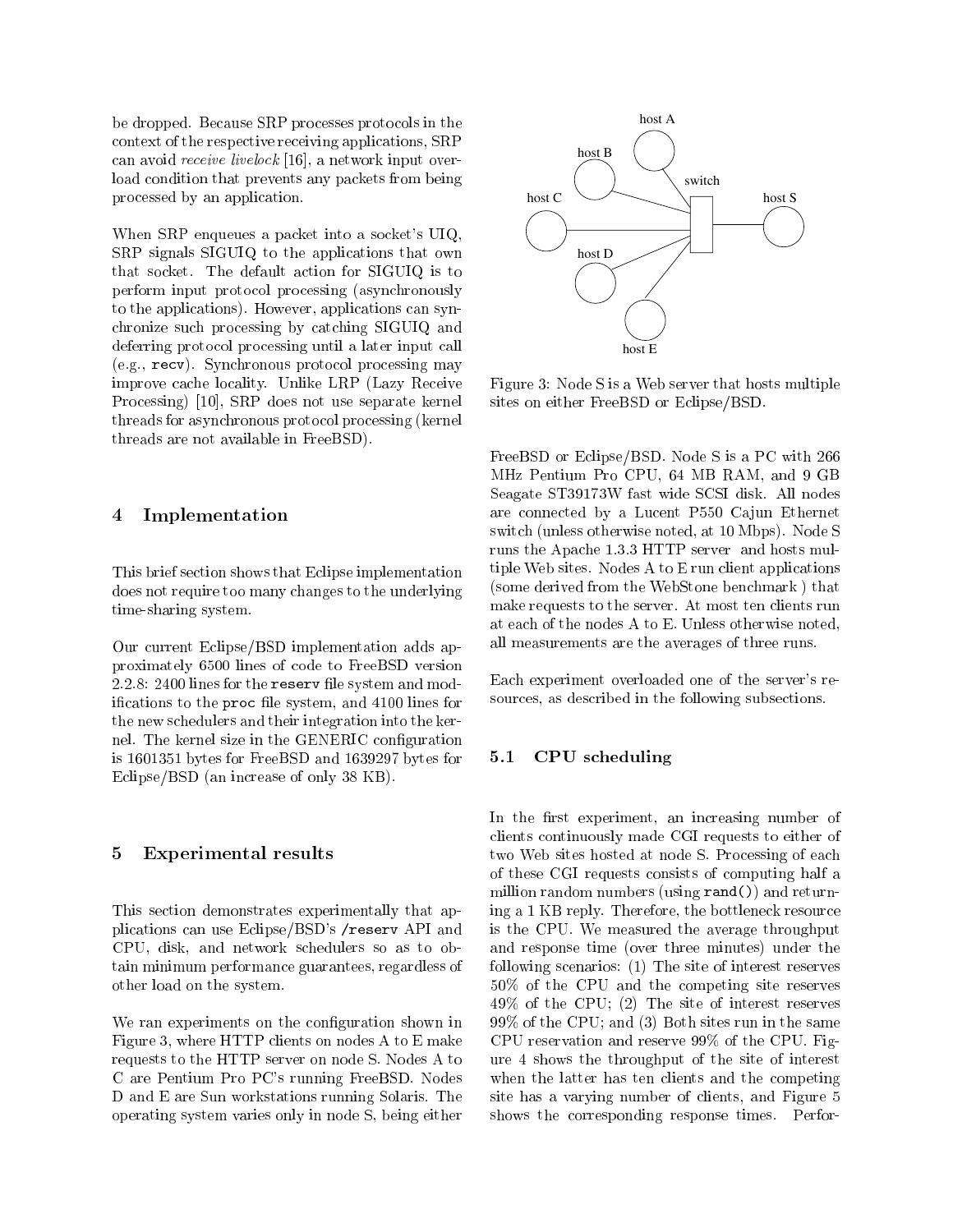



Figure 4: Appropriate CPU reservations can guarantee a minimum throughput for the site of interest.

mance when both sites run in the same CPU reser vation on Eclipse/BSD is roughly the same as performance on FreeBSD. When the site of interest reserves 99% of the CPU, its performance is essentially unaffected by other load. When the site of interest reserves 50% of the CPU, it still gets essentially all of the CPU if there is no other load, but, as would be expected, the throughput goes down by half and the response time doubles when there is other load. However, throughput and response time of the site of interest remain constant when further load is added, while on FreeBSD throughput decreases and response time increases without bound. This shows that FreeBSD and Eclipse/BSD are equally good if there is excess CPU capacity, but Eclipse/BSD can also guarantee a certain minimum CPU allocation (and consequently minimum throughput and maximum response time).

### 5.2 Disk scheduling

Again in the second experiment, an increasing number of clients continuously made CGI requests to either of two Web sites hosted at node S. However, these requests are I/O-intensive, consisting of reading a 100 MB file and returning a 10 KB reply. Because requests and replies are small and each request involves considerable disk I/O but little processing,

Figure 5: Appropriate CPU reservations can guarantee a maximum response time for the site of interest.

the bottleneck resource is the disk. We reserved 50% of S's disk bandwidth to the Web site of interest and measured the latter's average throughput over three minutes. YFQ's sort queue was configured with a batch size of 4 requests. During the measurements, the site of interest had ten clients and the competing site had a varying number of clients. Figure 6 shows that in the absence of other load, Eclipse/BSD gives to the site of interest essentially all of the bottleneck resource, even though the site has only 50% reserved. When the load on the competing site increases, the throughput of the site of interest decreases. However, on Eclipse/BSD, the throughput bottoms out at roughly the reserved amount, whereas on FreeBSD the throughput decreases without bound. This shows that FreeBSD and Eclipse/BSD are equally good when there is excess disk bandwidth, but when bandwidth is scarce, Eclipse/BSD is also able to guarantee a minimum disk bandwidth allocation.

#### 5.3 Output link scheduling

In the third experiment, an increasing number of clients continuously requested the same 1.5 MB document from either of two Web sites hosted at node S. Given that requests are much smaller than replies, little processing is required per request, and the re-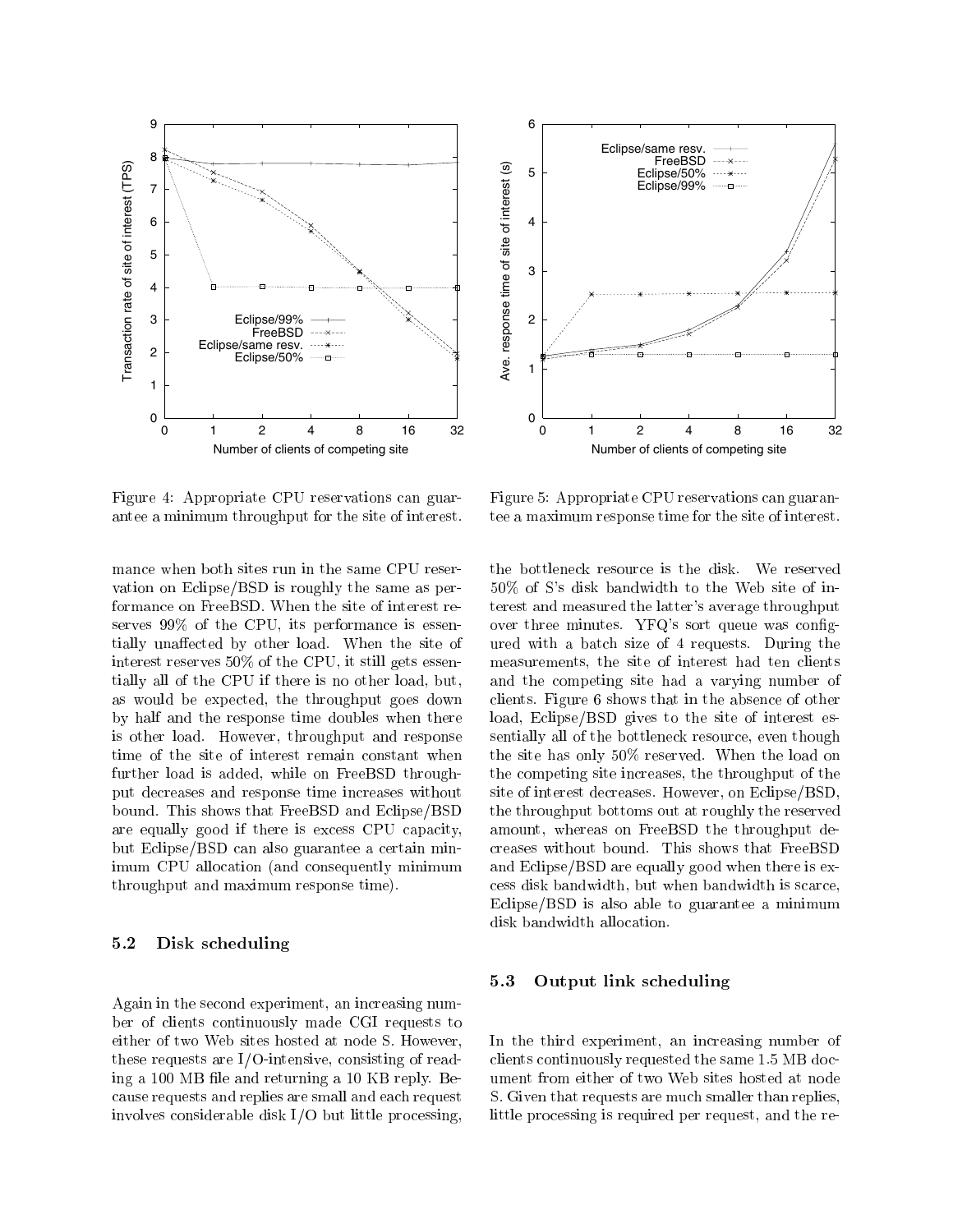



Figure 6: The site of interest gets at least its reserved fraction (50%) of the disk bandwidth.

quested document fits easily in the node S's buffer cache, the bottleneck resource is S's network output link. We reserved 50% of S's output link bandwidth to the Web site of interest and measured the latter's average throughput over three minutes. During the measurements, the site of interest had ten clients and the competing site had a varying number of clients. Figure 7 shows the results, which are very similar to those of Figure 6, where the disk is the bottleneck. FreeBSD and Eclipse/BSD are equally good when there is excess output link bandwidth, but when bandwidth is scarce, Eclipse/BSD is also able to guarantee a minimum output link bandwidth allocation.

### 5.4 Input link scheduling

The final set of experiments addresses network reception overload. In these experiments, the net work operated at 100 Mbps full-duplex, and measurements are the averages of five runs.

In the fourth experiment, a client application sent 10-byte UDP packets at a fixed rate to a server application running at node S. Both on FreeBSD and on Eclipse/BSD, the server application received essentially all of the packets when the transmission rate was up to about 5600 packets per second (pkts/s).

Figure 7: The site of interest gets at least its reserved fraction (50%) of the output link bandwidth.

Above that transmission rate, as shown on Figure 8, the reception rate on Eclipse/BSD reached a plateau at around 5700 pkts/s. On FreeBSD, on the contrary, the reception rate dropped precipitously. This experiment shows that on Eclipse/BSD applications can make forward progress even when there is network reception overload, while on FreeBSD applications can enter livelock [16] in such situations. Eclipse/BSD prevents receive livelock because of SRP.

However, SRP cannot by itself guarantee that important applications will make forward progress. Eclipse/BSD can guarantee that by combining SRP and CPU reservations. In the fifth and final experiment, four different client applications sent 10-byte UDP packets at the same fixed rate to a different server application running on node S. We measured reception rates in two scenarios: (1) All four server applications reserved each 25% of the CPU; and (2) One server application reserved 97% of the CPU and the remaining server applications reserved 1% each. While the transmission rate was below 5600 pkts/s, essentially all packets were received. Reception rates increased slightly to 5900 pkts/s for a transmission rate of 28.5 Kpkts/s. Above that rate, results differ for the two scenarios, as shown in Figure 9. In the first scenario, reception rate goes down to about 1200 pkts/s. In the second scenario, the reception rate of the application with 97% of the CPU goes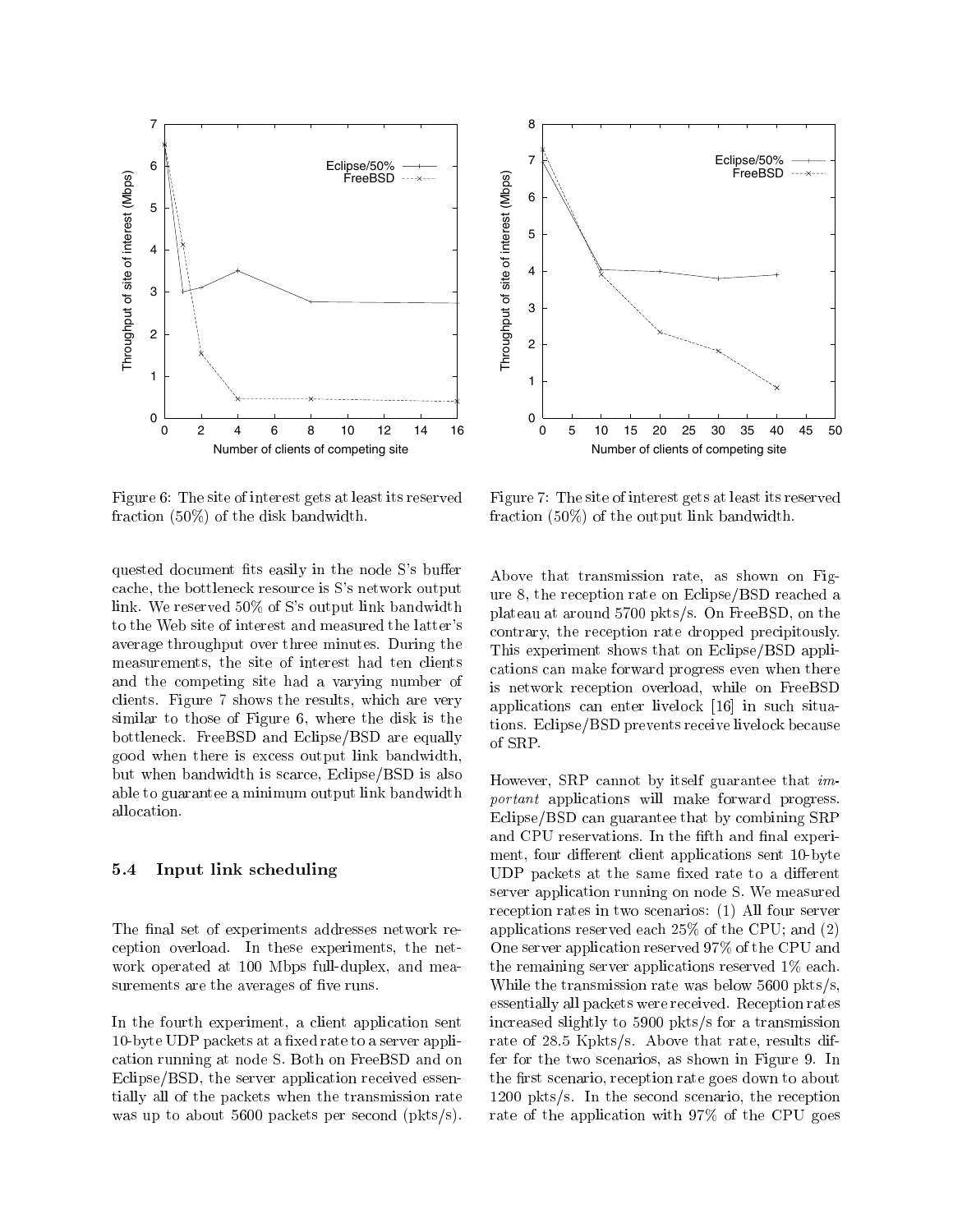



Figure 8: Eclipse/BSD avoids receive livelock.

down to about 4800 pkts/s, while the reception rate of the applications with 1% of the CPU goes down to about 160 pkts/s.

#### 6Related and future work

There are numerous recent works on proportional share scheduling  $[11, 6, 2, 3, 12, 23]$ . This paper complements those works by providing a uniform API for their schedulers and considering practical aspects of retrofitting them into mainstream operating systems. The API proposed here is also set apart by promoting uniformity not only across scheduling algorithms, but also across different resources.

The /reserv file system resembles many Plan 9 [19] APIs, which also use special file systems. We used Plan 9 in our previous MTR-LS work [6] but decided to replace it by FreeBSD because of FreeBSD's greater popularity and support for more current hardware.

Stride scheduling and the associated currency abstraction [24] can be used to group and isolate users, processes, or threads, much like the resource reser vations discussed here. Another alternative is resource containers [1], which can isolate resources used by each client, whether within a single pro-

Figure 9: Eclipse/BSD guarantees forward progress according to CPU reservation.

cess or across multiple processes. Resource containers have been demonstrated primarily for prioritybased CPU scheduling, not for hierarchical proportional sharing of different resources, as we advocate here. Our solutions for retrofitting reservations into a time-sharing system (e.g., how to associate reservations with references to shared objects, tag requests, and garbage collect reservations) may be useful also in conjunction with those frameworks.

Nemesis [14] is an operating system that uses a radical new architecture in order to eliminate QoS crosstalk, i.e., the degradation of one application's performance due to the load on another application. The Nemesis kernel provides only scheduling, and most other operating system services are implemented as libraries that are linked with applications and run in each application's address space. Eclipse/BSD attempts to provide similar isolation in a conventional monolithic architecture, requiring comparatively much less implementation effort.

SMART [17] is a hierarchical CPU scheduling algorithm that supports both hard real-time and con ventional time-sharing applications, adjusts well to overload, and can notify applications when their deadlines cannot be met. Rialto [13] combines CPU reservations and time constraints into a scheduling graph that is used by a run-time scheduler to provide strong CPU guarantees. While SMART and Rialto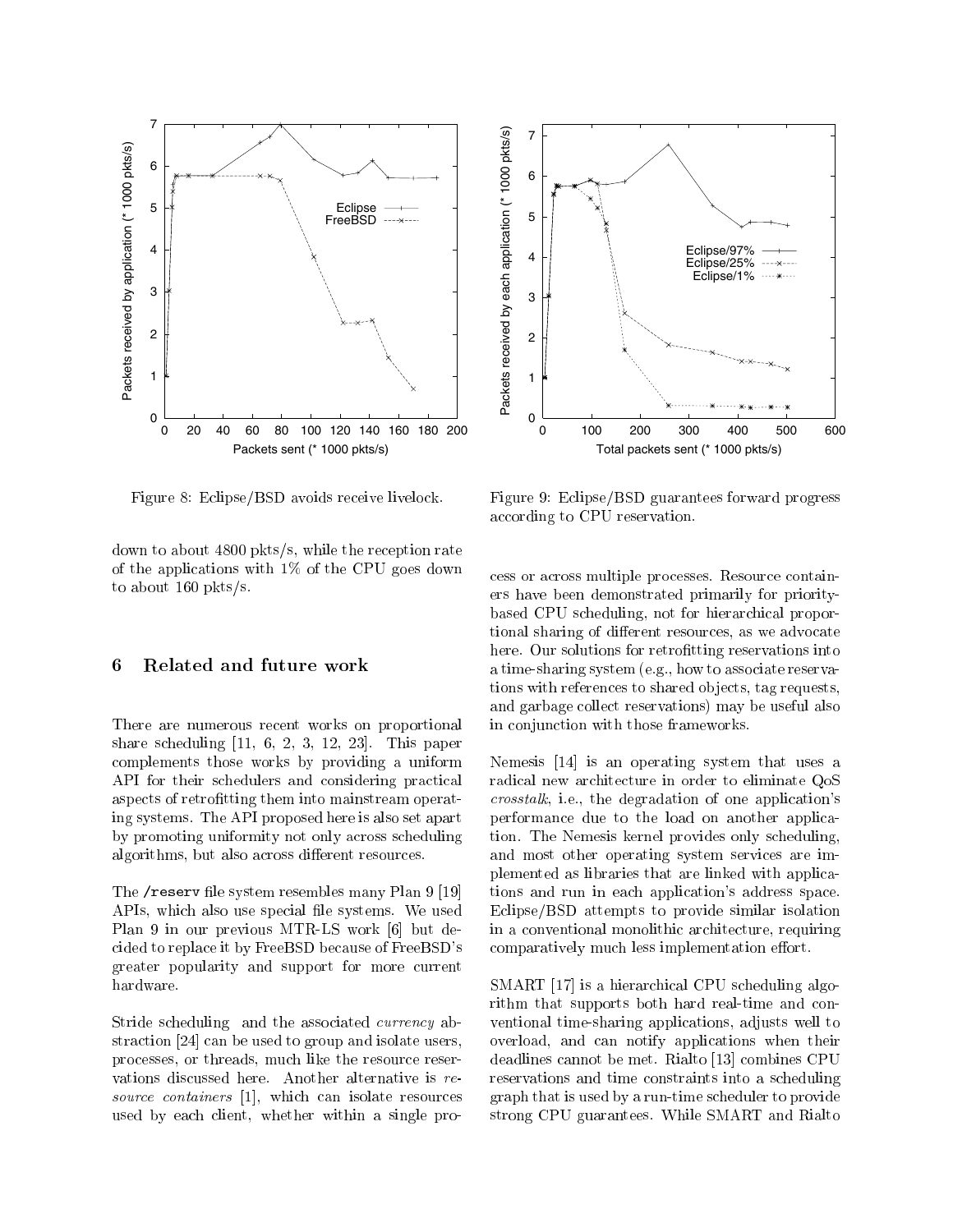target especially hard real-time CPU scheduling, the work presented here addresses mostly soft real-time scheduling of different resources and the integration of such scheduling into conventional systems.

#### 7Conclusions

We described how Eclipse/BSD applications can obtain resource reservations and thereby guarantee a desired quality of service for themselves or for their clients. Eclipse/BSD's API, /reserv, provides a simple, uniform interface to hierarchical proportional sharing of system resources. We discussed the different schedulers used in Eclipse/BSD and demonstrated experimentally that they can isolate the performance of selected applications from CPU, disk, or network overloads caused by other applications. Eclipse/BSD was implemented by making straightforward modications to FreeBSD and greatly improves the system's ability to provide QoS guarantees, fairness, and hierarchical resource management. We believe that other common timesharing systems would benefit from similar modifications.

#### Acknowledgments

We thank Mary McShea, Amit Singh, and Josep Blanquer for their help in the implementation and experiments, and the anonymous referees for their valuable comments.

### References

- [1] G. Banga, P. Druschel and J. Mogul. "Resource Containers: A New Facility for Resource Management in Server Systems", in Proc. OSDI'99, USENIX, Feb. 1999.
- [2] J. Bennet and H. Zhang.  $\mathrm{``WF^2Q:}$  Worst-Case Fair Weighted Fair Queueing", in Proc. INFO-COM'96, IEEE, Mar. 1996, pp. 120-128.
- [3] J. Bennet and H. Zhang. "Hierarchical Packet Fair Queueing Algorithms", in Proc. SIG-COMM'96, ACM, Aug. 1996.
- [4] P. Barham. "A Fresh Approach to File System Quality of Service", in Proc. NOSSDAV'97, IEEE, May 1997, pp. 119-128.
- [5] J. Bruno, J. Brustoloni, E. Gabber, B. Ozden and A. Silberschatz. "Disk Scheduling with Quality of Service Guarantees", to appear in Proc. ICMCS'99, IEEE, June 1999.
- [6] J. Bruno, E. Gabber, B. Ozden and A. Silber schatz. "The Eclipse Operating System: Providing Quality of Service via Reservation Domains", in Proc. Annual Tech. Conf., USENIX, June 1998, pp. 235-246.
- [7] J. Brustoloni, E. Gabber and A. Silberschatz. "Signaled Receiver Processing", submitted for publication.
- [8] H. Custer. \Inside Windows NT", Microsoft Press, 1993.
- [9] A. Demers, S. Keshav and S. Shenker. "Design and Analysis of a Fair Queueing Algorithm", in Proc. SIGCOMM'89, ACM, Sept. 1989, pp. 1-12.
- [10] P. Druschel and G. Banga. "Lazy Receiver Processing (LRP): A Network Subsystem Architecture for Server Systems", in Proc. OSDI'96, USENIX, Oct. 1996, pp. 261-275.
- [11] P. Goyal, X. Guo and H. Vin. "A Hierarchical CPU Scheduler for Multimedia Operating Systems", in Proc. OSDI'96, USENIX, Oct. 1996, pp. 107-121.
- [12] P. Goyal, H. Vin and H. Chen. "Start-Time Fair Queueing: A Scheduling Algorithm for Integrated Services Packet Switching Networks", in Proc. SIGCOMM'96, ACM, Aug. 1996.
- [13] M. Jones, D. Ro su and M. Ro su. "CPU Reservations and Time Constraints: Efficient, Predictable Scheduling of Independent Activities", in Proc. SOSP'97, ACM, Oct. 1997, pp. 198- 211.
- [14] I. Leslie, D. McAuley, R. Black, T. Roscoe, P. Barham, D. Evers, R. Fairbairns and E. Hyden. "The Design and Implementation of an Operating System to Support Distributed Multimedia Applications", in JSAC, 14(7), IEEE, Sept. 1996, pp. 1280-1297.
- [15] M. McKusick, K. Bostic, M. Karels and J. Quarterman. \The Design and Implementation of the 4.4 BSD Operating System", Addison-Wesley Pub. Co., Reading, MA, 1996.